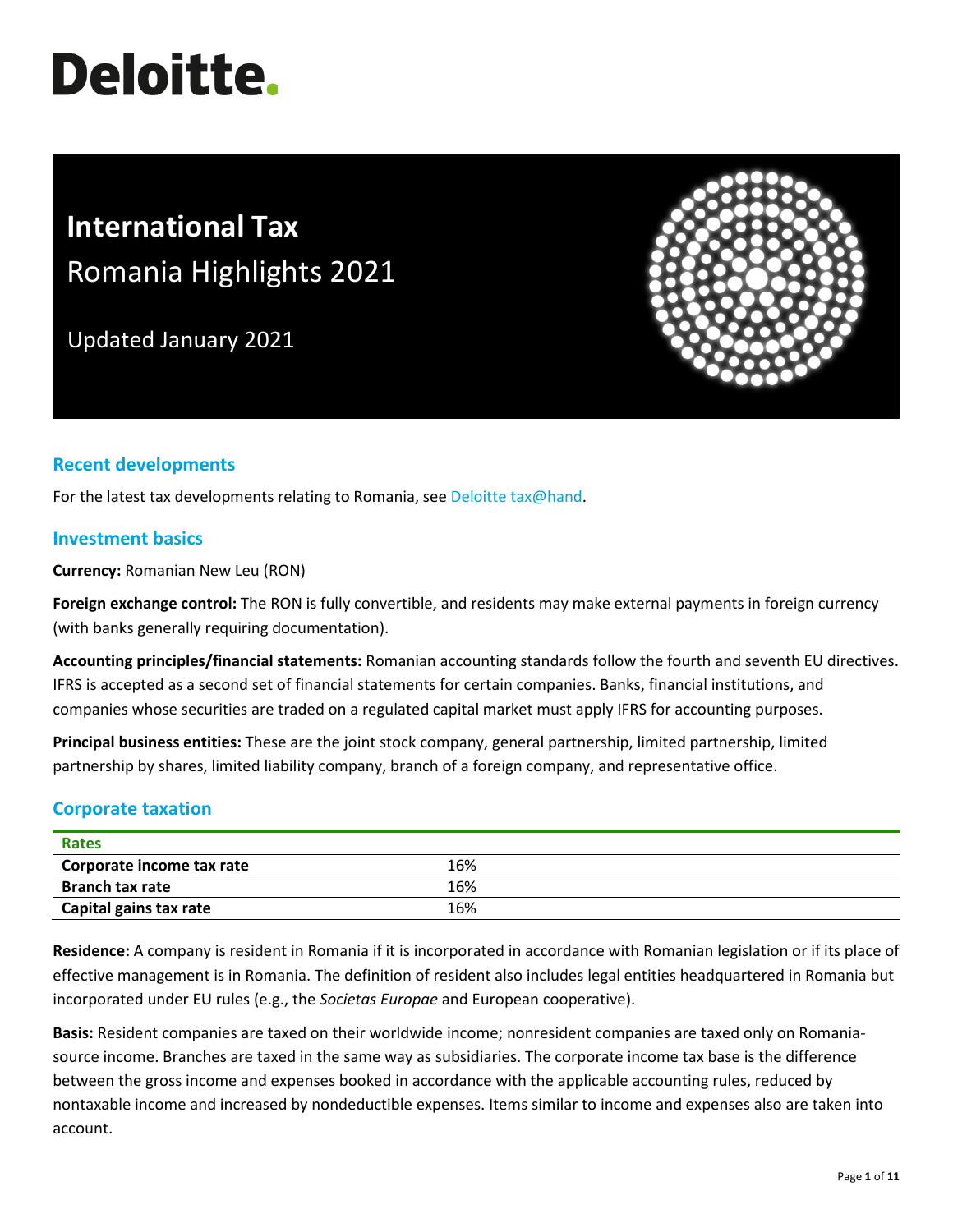**Taxable income:** All income generally is taxable, except for income that is specifically exempt (e.g., certain dividends; see "Participation exemption," below).

**Rate:** The standard corporate tax rate is 16%. Micro enterprises (i.e., small companies that meet certain criteria and have a turnover below EUR 1 million) are taxed at 1% or 3% of revenue (except income specifically excluded by law). All newly established Romanian companies initially qualify as micro enterprises.

**Surtax:** There is no surtax.

**Alternative minimum tax:** There is no alternative minimum tax.

**Taxation of dividends:** Dividend income received by a Romanian legal entity from another Romanian legal entity is not taxable. Dividends received by a Romanian legal entity from a foreign legal entity generally are included in taxable income and taxed at the standard corporate tax rate.

Dividends may be exempt from taxation under certain circumstances (see "Participation exemption," below).

**Capital gains:** Gains derived by resident and nonresident entities from the sale of shares and real estate are included in overall profits and taxed at the standard corporate tax rate of 16%. However, certain capital gains may be exempt (see "Participation exemption," below).

**Losses:** Losses may be carried forward for seven years. The carryback of losses is not permitted.

**Foreign tax relief:** A foreign tax credit is granted if provided in a tax treaty between Romania and the relevant jurisdiction and if the taxpayer can demonstrate that income tax was paid abroad. The tax credit may not exceed the Romanian tax payable on the income.

**Participation exemption:** Dividends derived by a resident company from a company in an EU member state or a non-EU country that has concluded a tax treaty with Romania are exempt from tax if the Romanian recipient company holds at least 10% of the payer company's shares for an uninterrupted period of at least one year.

Capital gains from the sale/assignment of shares held in a Romanian entity are tax exempt if the seller/assignor holds at least 10% of the shares in the entity for an uninterrupted period of at least one year. A tax exemption also applies to income arising at the level of a Romanian entity from the sale, assignment, valuation, or revaluation of shares held in a Romanian entity or a foreign legal entity located in a country that has concluded a tax treaty with Romania.

Income obtained by a resident company from the liquidation of a Romanian entity or a foreign legal entity located in a country that has concluded a tax treaty with Romania is not taxable in Romania if the resident company holds at least 10% of the share capital of the legal entity that is undergoing the liquidation procedure for an uninterrupted period of at least one year.

**Holding company regime:** See "Participation exemption," above.

**Incentives**: The following corporate income tax incentives are available: an additional 50% deduction for eligible expenses arising from research and development (R&D) activities; accelerated depreciation of machinery and equipment used in R&D activities; a corporate tax exemption for profits reinvested in certain technological equipment acquired and brought into use; and a 10-year corporate income tax exemption for taxpayers engaged exclusively in R&D and innovation activities.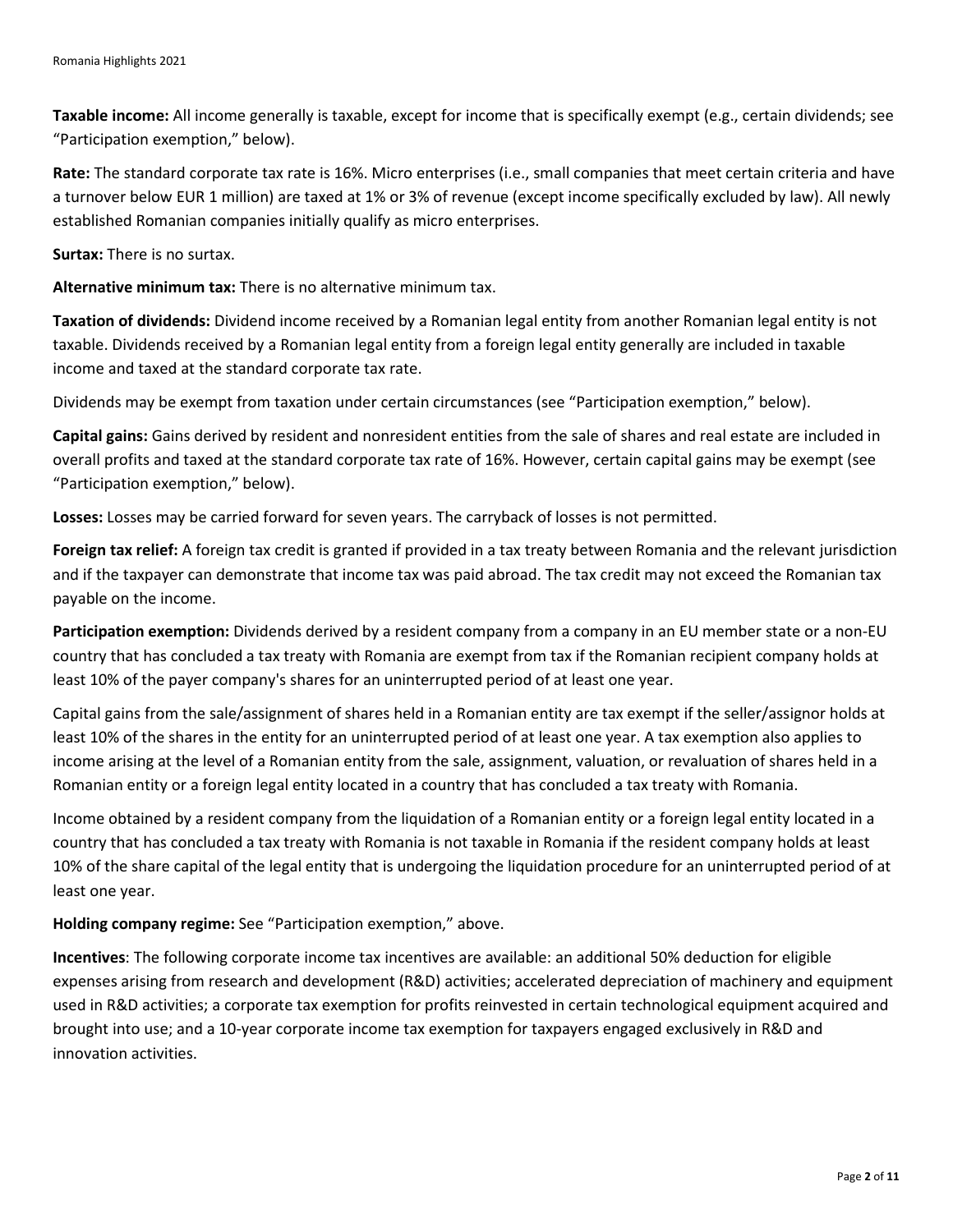# **Compliance for corporations**

**Tax year:** The tax year is the calendar year, although taxpayers can opt for a fiscal year corresponding to the entity's financial accounting year. Romanian subsidiaries of foreign companies that have a different financial accounting year may modify the date set for the completion of their financial statements only if the parent company adjusts its reporting date or is subject to reorganization procedures.

**Consolidated returns:** Consolidated returns are not permitted for 2021; each company must file a separate return. Fiscal consolidation for corporate income tax purposes will be available under certain circumstances as from 2022.

**Filing and payment:** Corporate income tax compliance is carried out on a quarterly basis, followed by the final year-end computation, declaration, and payment of tax. Corporate income tax is computed and paid on a quarterly basis based on actual figures. Quarterly returns and payments are due by the 25th day of the month following the reporting quarter (applicable for the first three quarters). The annual corporate income tax should be computed, declared, and paid by the 25th day of the third month following the tax year (25 March if the tax year follows the calendar year).

Certain taxpayers may opt to declare and pay corporate income tax by applying the "prepayment system" (i.e., payments equal to one-quarter of the annual corporate income tax liability for the previous fiscal year, adjusted for the consumer price index). At year end, the taxpayer computes the annual corporate income tax liability based on actual figures and pays any difference.

Nonresident legal entities that carry out activities in Romania through multiple permanent establishments (PEs) must designate a PE to fulfill the corporate income tax obligations (i.e., prepare a single set of returns consolidating income and expense items of all the Romanian PEs of the nonresident).

**Penalties:** Late payment of tax is subject to interest at a rate of 0.02% per day of delay, with an additional late payment penalty of 0.01% per day of delay. An additional penalty of 0.08% per day applies to unreported or erroneously reported tax amounts. The late payment penalty does not apply to the main tax liabilities for which the law provides for a nondeclaration penalty.

**Rulings:** Advance tax rulings are available. Advance pricing agreements (APAs) also are available (see "Transfer pricing," below).

# **Individual taxation**

| Rates                      |     |  |
|----------------------------|-----|--|
| Individual income tax rate | 10% |  |
| Dividend tax rate          | 5%  |  |
| Capital gains tax rate     | 10% |  |

**Residence:** An individual is resident in Romania where the individual fulfills at least one of the following conditions: the individual's domicile is in Romania; the individual's center of vital interests is in Romania; the individual is present in Romania for a period or periods that exceed, in the aggregate, 183 days during any consecutive 12-month period ending in the relevant calendar year; or the individual is a Romanian citizen who is serving abroad as an official or employee of Romania.

**Basis:** Resident individuals are taxed on their worldwide income, irrespective of the type or source of income; nonresidents are taxed only on Romania-source income.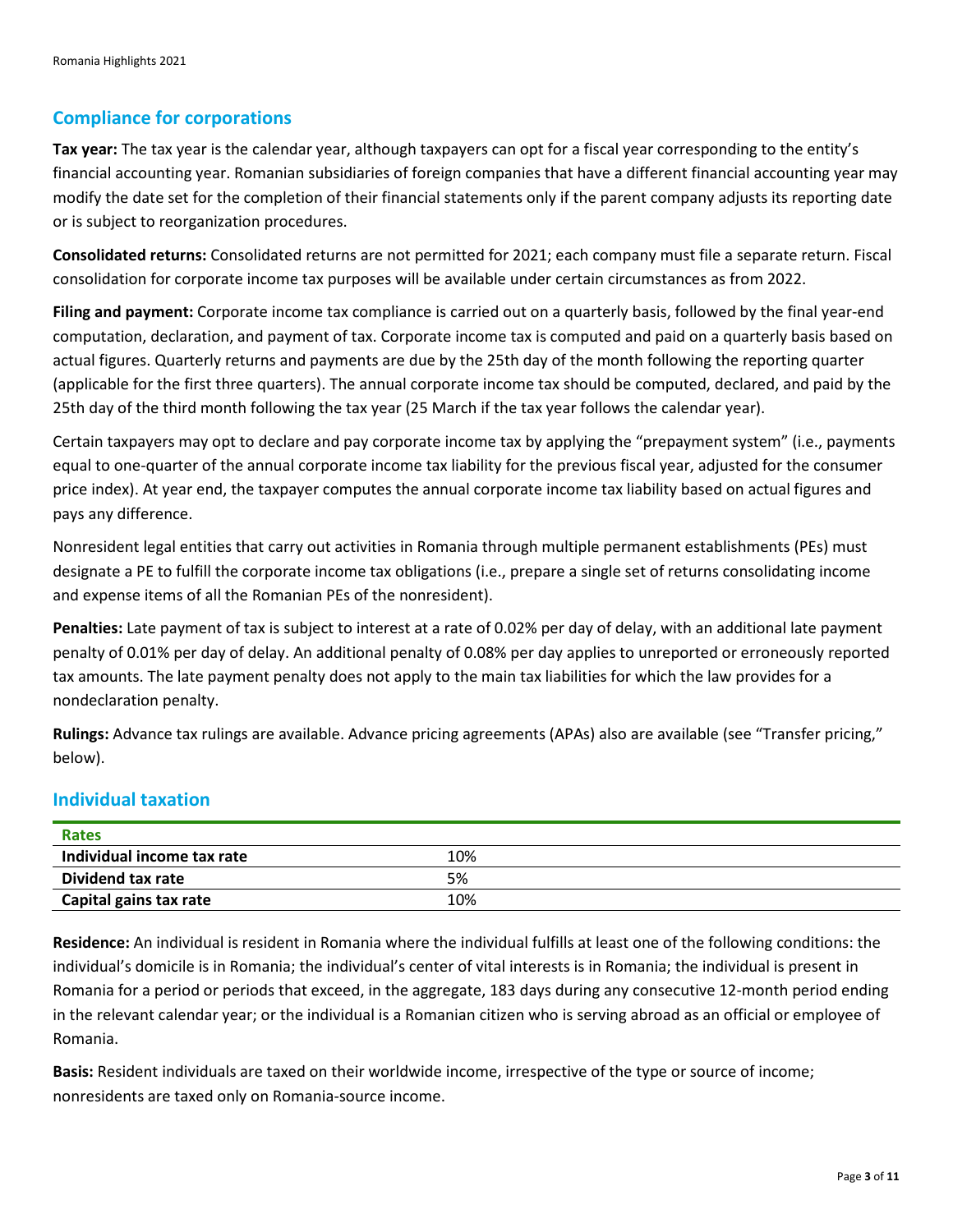The Romanian tax authorities determine an individual's tax residence using a specific procedure. All individuals entering or leaving Romania for a period exceeding 183 days within 12 consecutive months must submit a questionnaire along with supporting documents to the Romanian authorities. The deadline for submitting the questionnaire relating to entry into the country is within 30 days of reaching 183 days of physical presence in Romania, while the questionnaire relating to departure must be submitted at least 30 days before the departure date. A fine ranging between RON 50 and RON 100 will be imposed for late submission of the documentation.

**Taxable income:** All salaries and related income are subject to tax. The taxable income of employees under an employment contract is determined as the difference between gross income from salaries (including salary-related allowances and benefits in kind) and allowable personal deductions, union dues paid, mandatory social contributions payable by the employee, and contributions to private pension/private health insurance funds (including subscriptions to private medical services paid directly by the employee). Contributions to each fund are limited to EUR 400 per year per employee.

**Rates:** A flat rate of 10% applies. Dividend income received by a Romanian resident is taxable at a special rate of 5%. Taxable income from the sale of real estate is taxed at a rate of 3% (with a flat deduction of RON 450,000 allowed when computing the taxable income).

**Capital gains:** Capital gains generally are taxed at the standard individual income tax rate (but see "Rates," above).

**Deductions and allowances:** There are certain allowances for children and personal deductions for taxable persons with dependents.

**Foreign tax relief**: Romanian tax residents can claim a foreign tax credit in Romania, if provided in a tax treaty between Romania and the relevant jurisdiction and if the taxpayer can demonstrate that income tax was paid abroad. The tax credit may not exceed the Romanian tax payable on the income.

# **Compliance for individuals**

**Tax year:** The tax year is the calendar year.

**Filing status:** Each taxpayer must file a tax return; joint filing is not permitted.

**Filing and payment:** Personal income tax returns are due by 25 May of the following year and 25 May of the current year for estimated income. The payment deadline is 25 May of the following year.

Tax returns relating to salary-type income earned from a Romanian employer or for such income earned abroad for activities performed in Romania are due by the 25th day of each month for salary derived in the previous month; the employer must remit the tax to the authorities.

The salary tax is flat and final. Generally, no year-end reconciliation via an annual tax return is required for salary income but certain exceptions apply.

**Penalties:** Late payment of tax is subject to interest at a rate of 0.02% per day of delay, with an additional late payment penalty of 0.01% per day of delay. An additional penalty of 0.08% per day applies to unreported or erroneously declared tax amounts.

**Rulings**: An advance ruling system exists, allowing individuals to obtain a tax ruling on a proposed transaction, but is rarely used in practice.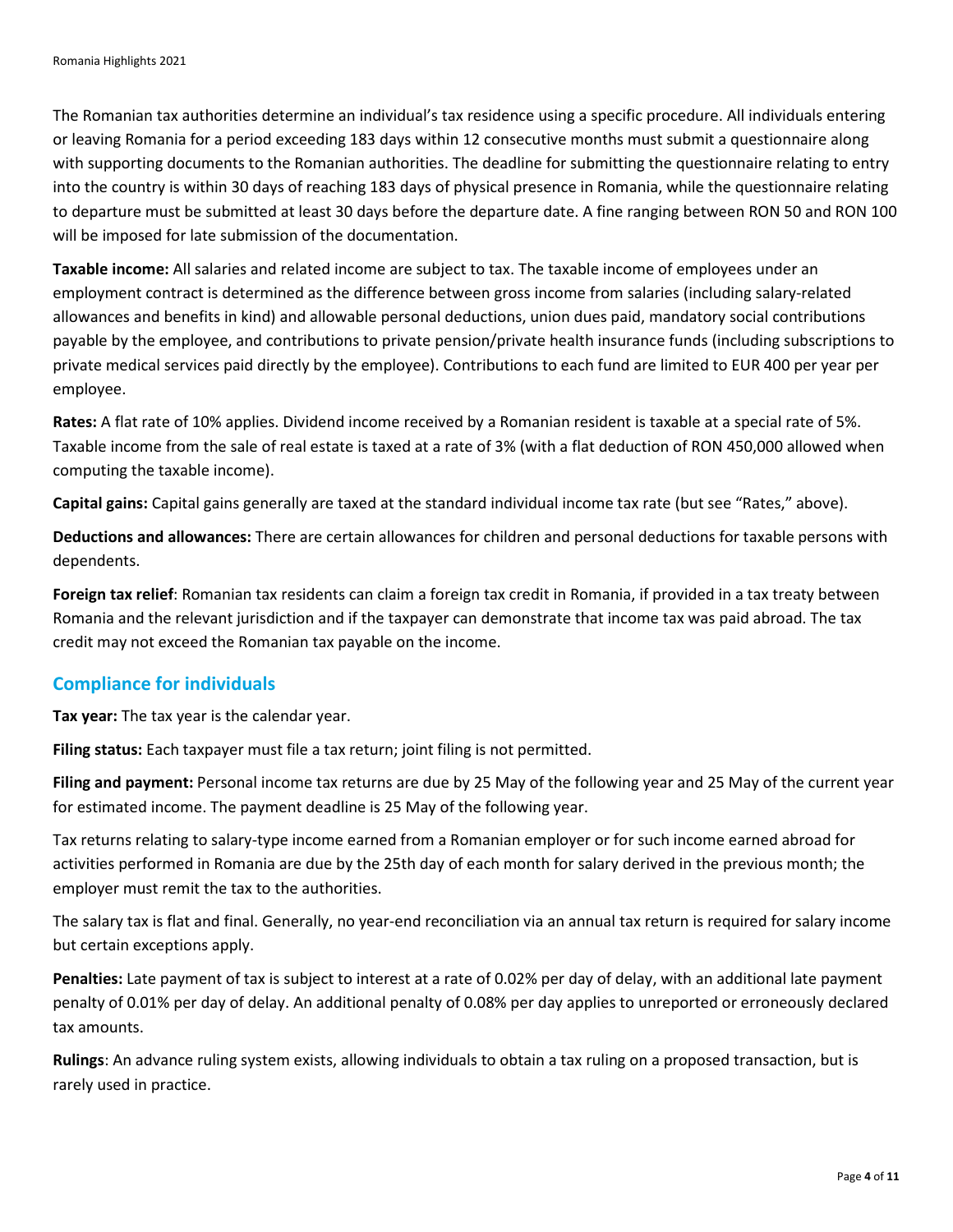**Other**: Currently, there are tax incentives applicable for employees performing software development or R&D activities, and for employees working in the construction field, provided that certain criteria are met both at the level of the employee and employer.

#### **Withholding tax**

| <b>Rates</b>                       |                  |                   |                     |            |
|------------------------------------|------------------|-------------------|---------------------|------------|
| Type of payment                    | <b>Residents</b> |                   | <b>Nonresidents</b> |            |
|                                    | Company          | <b>Individual</b> | Company             | Individual |
| <b>Dividends</b>                   | 0%               | 0%                | 5%                  | 0%         |
| <b>Interest</b>                    | 0%               | 0%                | 16%                 | 0%         |
| <b>Royalties</b>                   | 0%               | 0%                | 16%                 | 0%         |
| <b>Fees for technical services</b> | 0%               | 0%                | 16%                 | 0%         |

**Dividends:** No withholding tax is imposed on dividends paid to a resident company, or to a resident or nonresident individual. The general withholding tax rate on dividends paid to a nonresident company is 5% unless the rate is reduced under a tax treaty or the dividends qualify for exemption under the EU parent-subsidiary directive (a minimum 10% holding for an uninterrupted period of at least one year is required).

**Interest:** No withholding tax is imposed on interest paid to a resident company, or to a resident or nonresident individual. A 16% withholding tax is imposed on interest paid to a nonresident company unless the rate is reduced under a tax treaty or the interest qualifies for exemption under the EU interest and royalties directive (a minimum 25% holding for an uninterrupted period of at least two years is required).

**Royalties:** No withholding tax is imposed on royalties paid to a resident company, or to a resident or nonresident individual. A 16% withholding tax is imposed on royalties paid to a nonresident company unless the rate is reduced under a tax treaty or the royalties qualify for exemption under the EU interest and royalties directive (a minimum 25% holding for an uninterrupted period of at least two years is required).

**Fees for technical services:** No withholding tax is imposed on fees for technical services paid to a resident company, or to a resident or nonresident individual. All types of services performed in Romania by a nonresident entity for the benefit of a Romanian company are subject to a 16% withholding tax. Management and consultancy services performed by a nonresident entity for the benefit of a Romanian company are subject to a 16% withholding tax regardless of where the services are performed. The rate may be reduced under a tax treaty.

**Branch remittance tax:** There is no branch remittance tax.

**Other:** A 50% withholding tax is levied on payments made to an entity or person located in a jurisdiction that has not concluded an exchange of information agreement with Romania if the payment is subject to withholding under Romanian legislation and is made in relation to an artificial transaction.

#### **Anti-avoidance rules**

**Transfer pricing:** Romania's transfer pricing rules generally follow OECD guidelines (including specialized guidance for financial transactions and guidance on the transfer pricing implications of the COVID-19 pandemic), although certain local requirements apply regarding the content and structure of the transfer pricing file, the application of transfer pricing methods, and the strategy used to conduct benchmarking studies.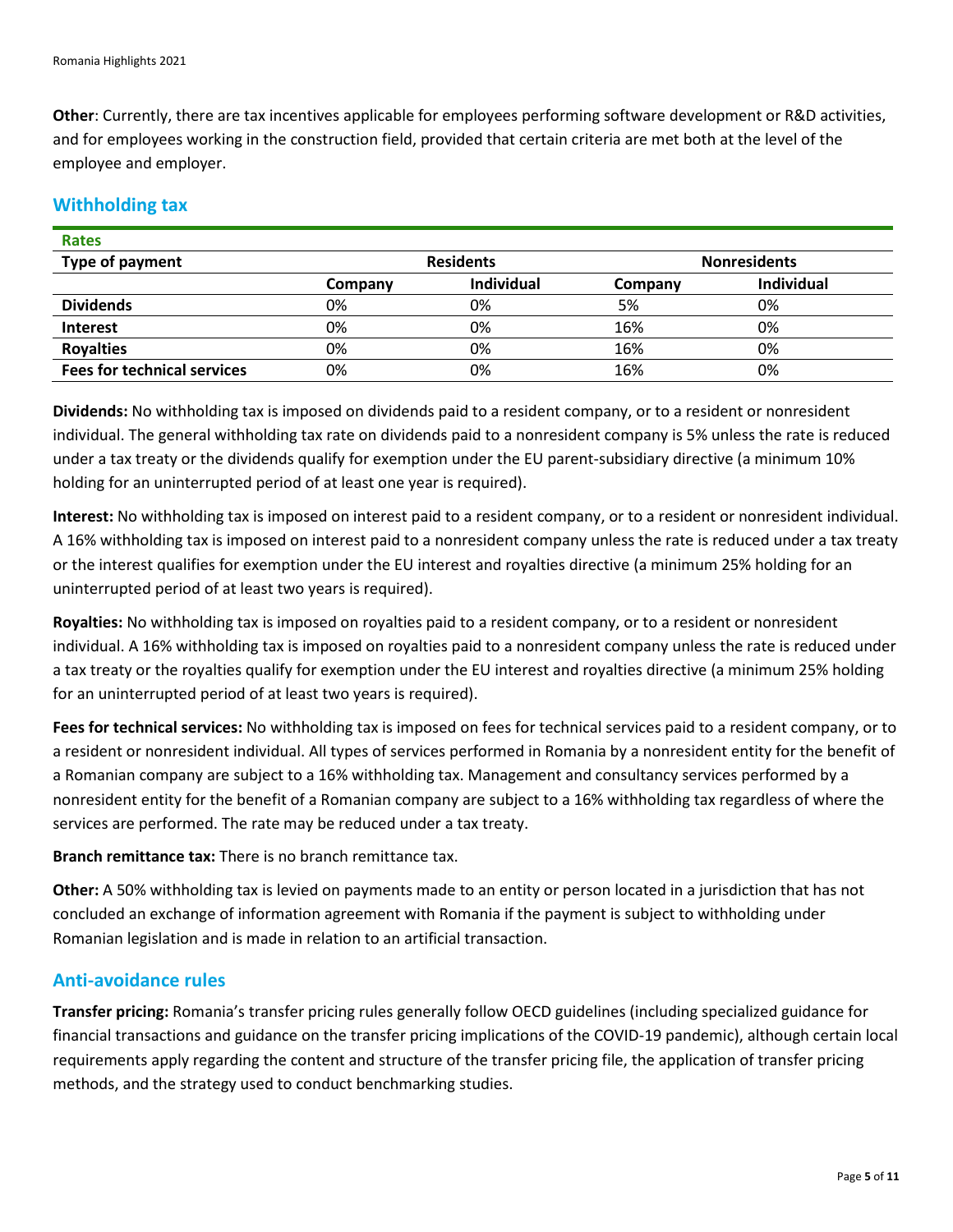Romania's transfer pricing legislation provides for specific transfer pricing documentation requirements based on the category of taxpayer (either large, or small and medium-sized) and the annual value of intercompany transactions per type of transaction.

Large taxpayers carrying out intragroup transactions exceeding certain thresholds (i.e., EUR 200,000 for interest received/paid for financial services rendered/received, EUR 250,000 for other services, and EUR 350,000 for purchases/sales of tangible or intangible assets) are required to prepare an annual transfer pricing file by the date of submission of the annual corporate income tax return. The transfer pricing file must be submitted within 10 days of a specific request by the tax authorities either during a fiscal inspection or outside such process.

For other categories of taxpayer, the transfer pricing file is required to be submitted only if requested by the tax authorities during an audit.

The transfer pricing documentation should be submitted in the Romanian language and all supporting documents in a foreign language should be translated into Romanian by a certified translator.

A taxpayer's failure to comply with the obligation to prepare the transfer pricing file under the statutory terms and conditions and/or with the obligation to submit the transfer pricing file at the request of the tax authorities could trigger a fine between RON 12,000 and RON 14,000 for medium and large taxpayers and between RON 2,000 and RON 3,500 for other companies and individuals.

Where intragroup transactions are not carried out in accordance with the arm's length principle, the Romanian tax authorities have the right to adjust the taxpayer's revenue and expenses to reflect the market value. A taxpayer's failure to submit the transfer pricing file or the submission of an incomplete file triggers the possibility that the tax authorities will estimate/adjust the transfer prices by using the median value of market prices. The additional taxable profits resulting from transfer pricing adjustments are subject to the standard 16% corporate income tax rate and related late payment interest and penalties.

An APA may be obtained for up to five years. By exception, an APA may be issued for a longer period in case of long-term agreements. The deadline for issuing an APA is up to 12 months (for unilateral agreements) and up to 18 months (for bilateral or multilateral agreements) from the date an APA request is submitted. The fee for issuing or amending an APA varies, depending on the taxpayer's classification.

Country-by-country (CbC) reporting obligations also apply (see "Disclosure requirements," below).

**Interest deduction limitations:** The limitation rules provided by the EU Anti-Tax Avoidance Directive (ATAD) have been implemented into Romanian tax legislation. Under these rules, "exceeding borrowing costs" (the difference between borrowing costs and interest income and other economically equivalent income) are deductible up to a threshold of EUR 1 million plus 30% of tax adjusted EBITDA, i.e., earnings before interest, tax, depreciation, and amortization. The amounts exceeding the limit are nondeductible in the current year but may be carried forward for an indefinite period; the same rules apply where there is negative EBITDA.

**Controlled foreign companies:** Romania has implemented the ATAD provisions for controlled foreign companies (CFCs). Romanian corporate income taxpayers that control a foreign company must include certain income of the CFC in their taxable base. An entity is considered a CFC if the following conditions are simultaneously met:

• The taxpayer has, alone or together with its associated enterprises, a direct or indirect participation of at least 50% of the voting rights or holds, directly or indirectly, at least 50% of the entity's share capital or has the right to receive at least 50% of the foreign company's profits; and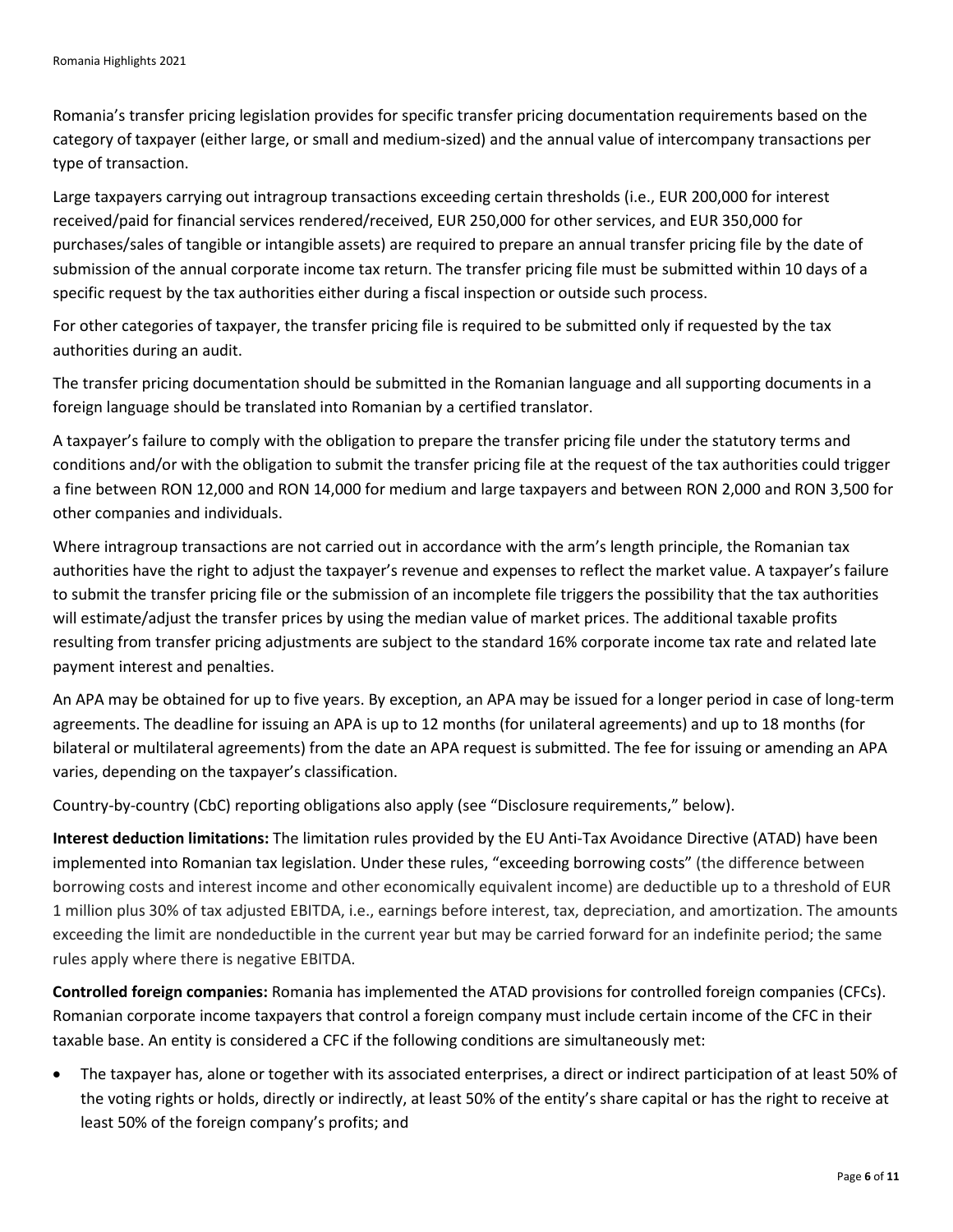• The corporate income tax effectively paid by the foreign entity is less than the difference between the corporate income tax that would have been imposed under Romanian tax rules and the corporate income tax effectively paid.

The CFC rules apply to the following types of revenue:

- Dividends, interest, royalties, and capital gains;
- Income from finance leases, insurance activities, and banking activities; and
- Services income relating to goods and services purchased from and sold to associated enterprises, in cases where the services carried out add little or no economic value.

**Hybrids**: EU Directive 2017/952 regarding hybrid tax mismatches that occur in cross-border transactions has been implemented in Romanian tax legislation as from 2020, establishing a series of regulations regarding the corporate income tax obligations of taxpayers that are party to hybrid mismatch arrangements.

**Economic substance requirements**: The Romanian tax authorities may disregard a transaction or reclassify the nature of a transaction to reflect economic substance if they take the view that the transaction is artificial or would not form part of an entity's regular business. Tax treaties and EU directives are not applicable in cases of artificial transactions.

**Disclosure requirements:** Transfer pricing documentation requirements apply (see "Transfer pricing," above).

A parent company or other reporting entity that is resident in Romania and is part of a multinational enterprise (MNE) group with consolidated income exceeding EUR 750 million is required to submit a CbC report for each reporting year, subject to certain conditions.

Romanian resident constituent entities that are part of MNE groups meeting the criteria for CbC reporting must file an annual notification indicating the party that will prepare and file the CbC report. The notification must be filed by the last day of the MNE group's reporting fiscal year, but no later than the deadline for the submission of the annual corporate income tax return for the respective constituent entity for the previous fiscal year.

Late submission of the CbC report or the transmission of incorrect or incomplete information may result in a fine between RON 30,000 and RON 50,000, and failure to submit the report may result in a fine between RON 70,000 and RON 100,000.

On 31 January 2020, the provisions of EU Directive 2018/822 regarding the mandatory and automatic disclosure of information in the tax field in relation to reportable cross-border arrangements (DAC 6) were transposed into Romanian law.

**Exit tax**: Under Romania's exit taxation rules, capital gains derived from the disposal of assets, a change in tax residence, or the transfer of a business carried out through a PE to another jurisdiction are subject to a 16% exit tax when the taxation rights concerning those assets are no longer allocated to Romania. If the transfer is made to an EU or EEA member state, the exit tax may be paid in installments over a five-year period if certain conditions are fulfilled.

**General anti-avoidance rule**: See "Economic substance requirements," above.

#### **Value added tax**

| <b>Rates</b>         |       |
|----------------------|-------|
| <b>Standard rate</b> | 19%   |
| <b>Reduced rate</b>  | 5%/9% |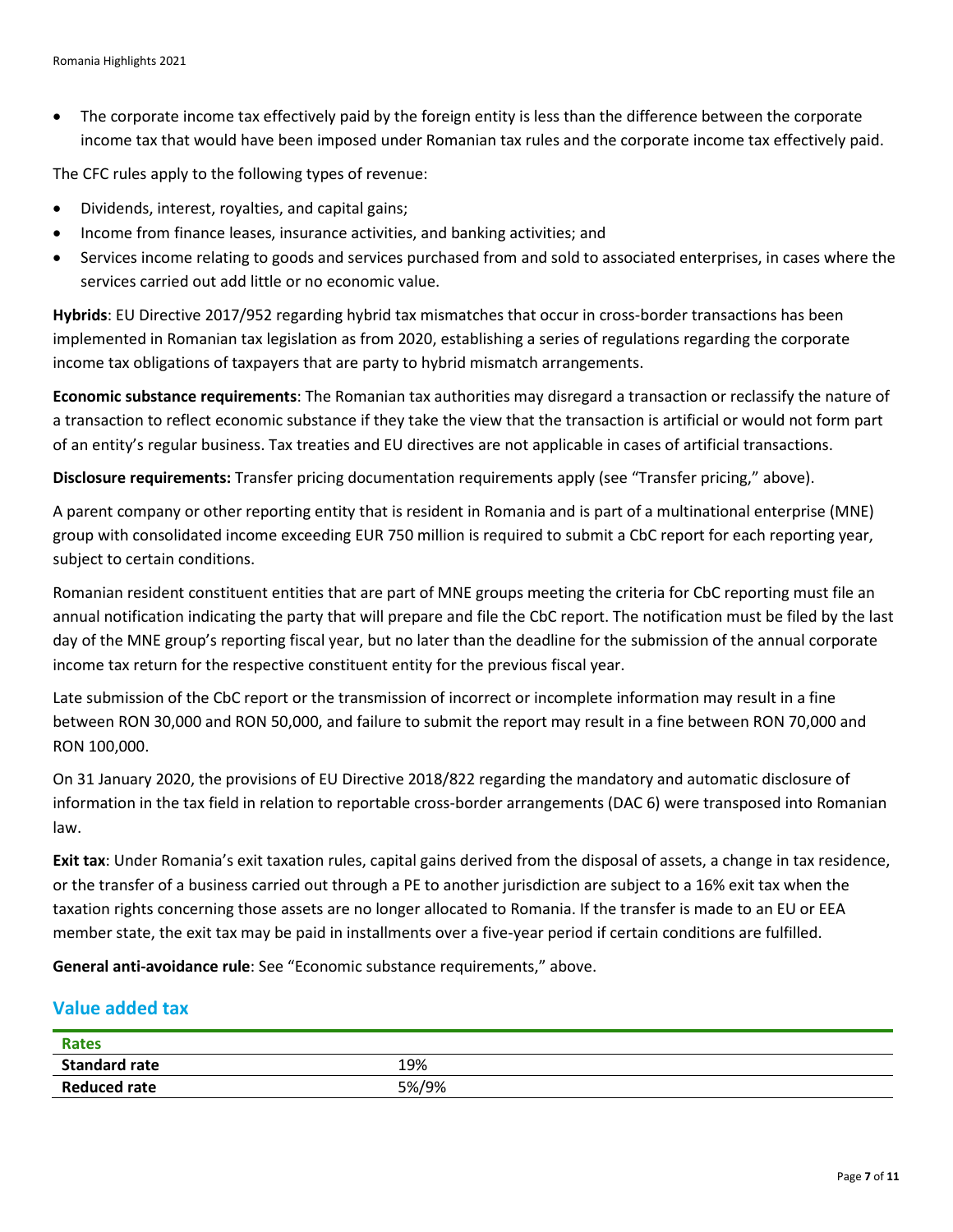**Taxable transactions:** All transactions falling within the scope of VAT and carried out for remuneration by a [taxable](http://ec.europa.eu/taxation_customs/business/vat/eu-vat-rules-topic/taxable-persons-under-eu-vat-rules_en)  [person](http://ec.europa.eu/taxation_customs/business/vat/eu-vat-rules-topic/taxable-persons-under-eu-vat-rules_en) in the course of an economic activity are considered taxable transactions. These include the following:

- Supplies of goods or services performed in Romania by a taxable person;
- Intra-Community acquisitions of goods from another EU member state;
- Acquisitions of general business-to-business (B2B) services taxable in Romania, from EU and non-EU suppliers; and
- Imports of goods into Romania.

**Rates:** The standard 19% VAT rate applies to all supplies of goods or services, unless a specific measure provides for a reduced rate or an exemption.

The following are examples of goods and services taxable at the 5% VAT rate:

- Books, newspapers, magazines, and school manuals (except those intended exclusively for publicity);
- Hotel and similar accommodation, including the rental of land for camping;
- Restaurant and catering services (excluding alcohol, except for draught beer); and
- Access to museums, castles, cinemas, zoological and botanical gardens, amusement and recreational parks, and sporting events; and
- Purchase of housing for social policy reasons, if certain conditions are met.
- The following are examples of goods and services taxable at the 9% VAT rate:
- Prostheses of any type and accessories (except dental prostheses);
- Orthopedic products;
- Medicines for human and veterinary use;
- Food (excluding alcohol) having certain classification codes; and
- Fertilizers, seeds, and other agricultural products intended for sowing or planting, as well as supplies of services, such as those specifically used in the agricultural sector.
- The following are examples of goods and services that are exempt with credit under specific rules:
- Exports of goods;
- Transport services and other services directly linked to exports of goods;
- International transport of passengers;
- Intra-Community supplies of goods; and
- Until 31 December 2022, various supplies and services in connection with the COVID-19 pandemic, including the supply of diagnostic kits and vaccines together with related services (i.e., vaccination and medical testing services), and intra-Community acquisitions of Remdesivir.

The following are examples of exempt supplies of goods and services:

- Specific banking and financial operations;
- Insurance and reinsurance;
- Medical services; and
- Education.

Certain imports by taxable persons registered for VAT purposes in Romania are not subject to VAT at the time of import but are reported in the VAT return and taxed via the reverse charge mechanism, including wood, grain, mobile phones, electronic devices, game consoles, tablets, computers, and laptops. The reverse charge mechanism also applies to VAT payable on imports by economic operators holding a VAT deferral certificate and an AEO authorization, and by economic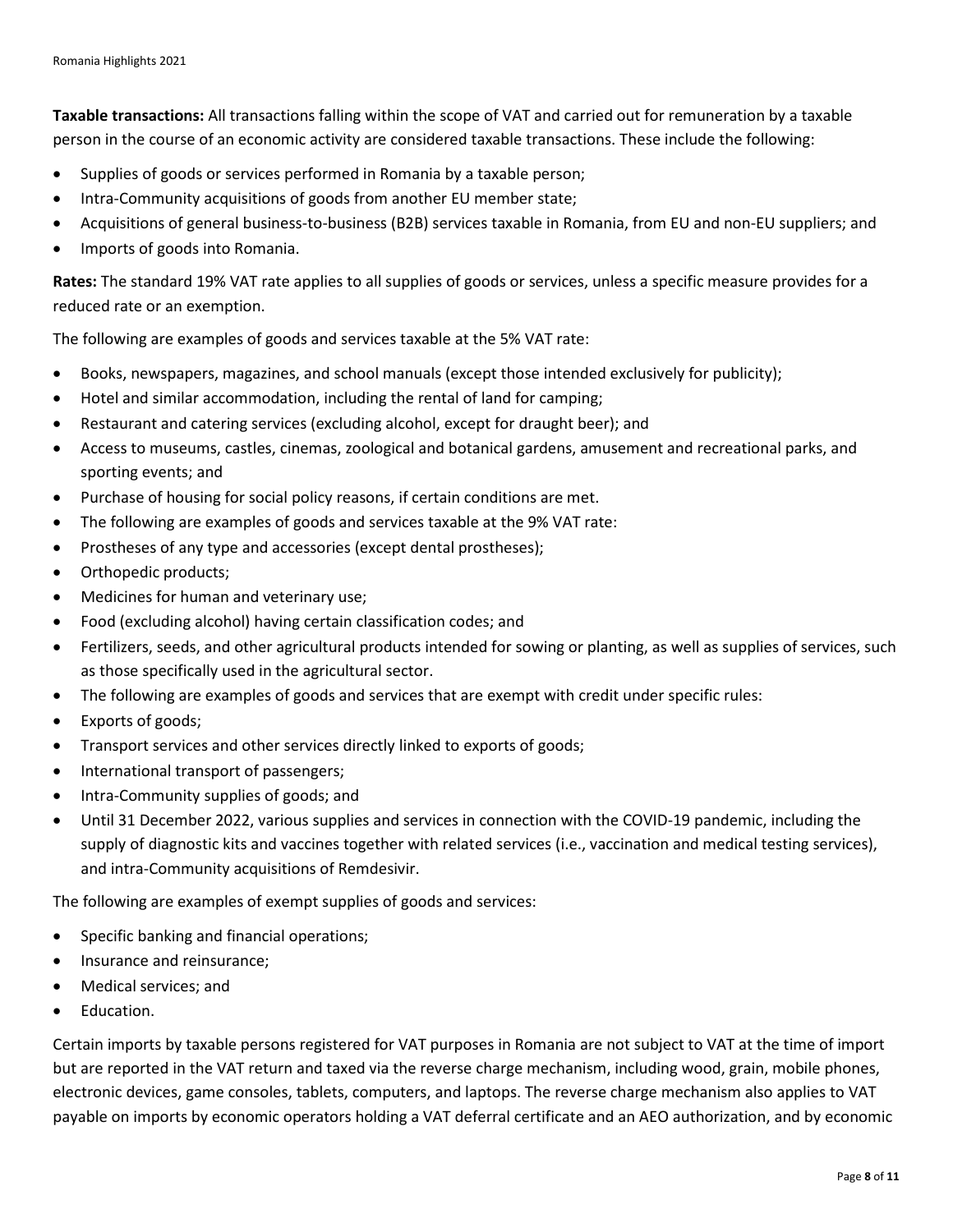operators authorized to lodge a customs declaration in the form of an entry in the declarant's records, and to the supply of gas and electricity to distributors.

**Registration:** The VAT registration threshold is turnover of RON 300,000 per year and applies only to taxable persons established in Romania. Taxable persons having the seat of their economic activity in Romania with an annual turnover not exceeding the threshold are eligible for a special VAT exemption regime. However, they may opt to register for VAT purposes. A taxable person having the seat of its economic activity outside Romania must register for VAT purposes if it undertakes any of a range of activities, such as the following:

- Intra-Community acquisitions of goods in Romania;
- Intra-Community supplies of goods in Romania;
- Transfers of its own goods to Romania;
- Sending goods to Romania from another EU country for processing with the finished products not returning to the EU country of dispatch;
- Distance sales exceeding the annual threshold of EUR 35,000; or
- Exports of goods.

As from 1 April 2021, taxable persons neither established nor registered for VAT purposes in Romania may appoint a global fiscal representative in customs for imports followed by intra-Community supplies of goods.

**Filing and payment:** VAT returns must be submitted on a monthly basis. Quarterly payments and filing are available for taxable persons with an annual turnover of less than EUR 100,000.

The deadline for the submission of the Romanian VAT return is the 25th day of the month following the end of the return period.

An optional VAT cash accounting system is available, under which local suppliers established in Romania with annual turnover below RON 4.5 million are required to collect VAT only when their invoices are paid.

VAT consolidation between qualifying related parties is allowed (under certain conditions).

#### **Other taxes on corporations and individuals**

Unless otherwise stated, the taxes in this section apply both to companies and individuals and are imposed at the national level.

**Social security:** An employer is required to pay an employment insurance contribution of 2.25% of the employee's total gross salary. In addition, in certain cases, the employer is required to pay a pension contribution at a rate of 4% or 8% of the gross salary.

Contributions also are due by the employee, although the compliance procedure remains the responsibility of the employer. The mandatory employee contributions are a pension contribution of 25% and a health insurance contribution of 10%, which are deductible for income tax calculation purposes.

All other types of taxable private income (e.g., income from freelance activities, investment, rental, and other sources) are subject to a health insurance contribution of 10% if the total amount of income derived from all these types of activities is at least 12 times the national minimum salary. The minimum national salary is RON 2,300 per month; therefore, the minimum resulting contribution is RON 2,760 per year.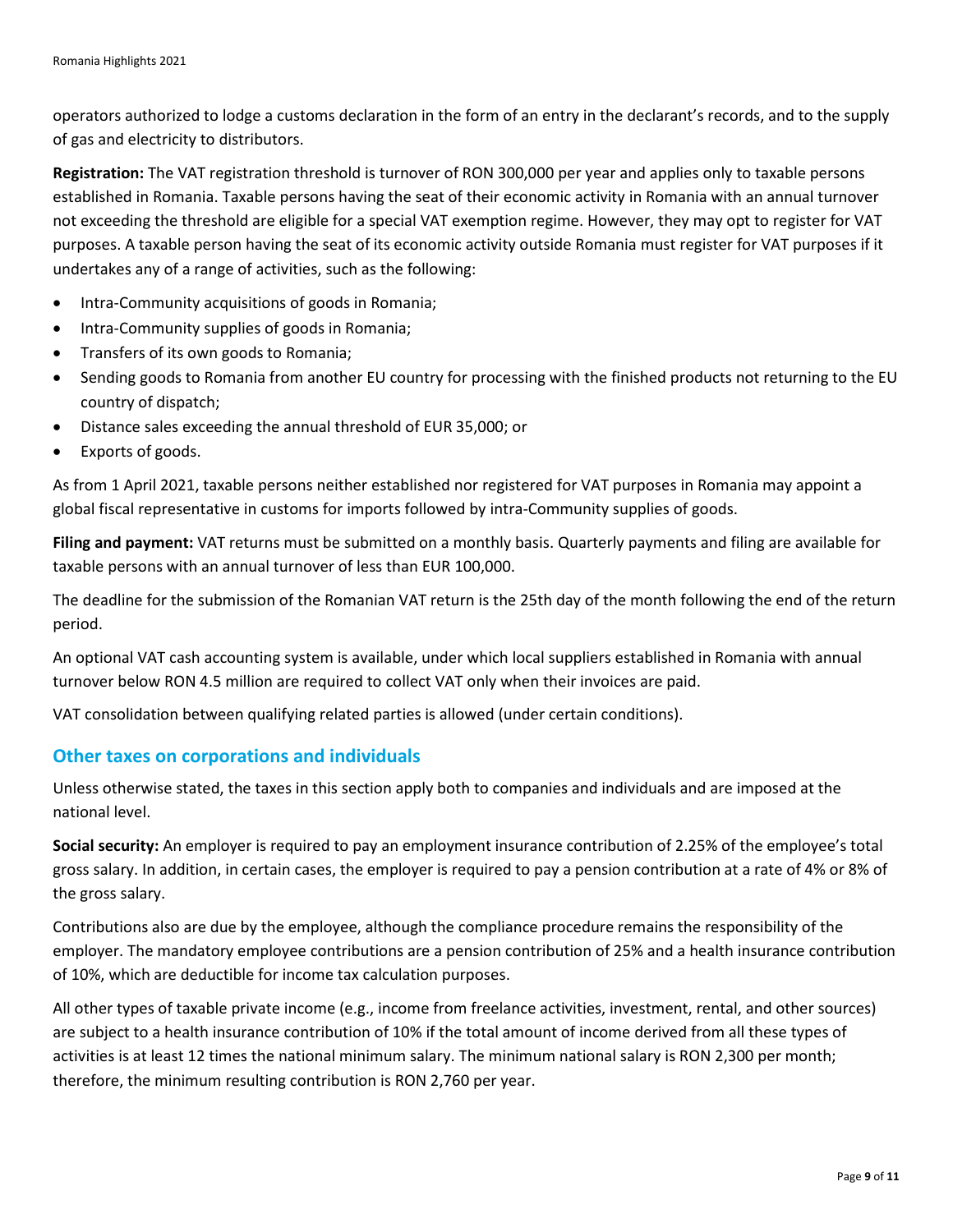A 25% pension contribution applies on income from independent activities where the net income represents at least 12 times the national minimum salary. The computation base for the pension contribution is the "insured income" (an amount chosen by the individual, to which the pension contribution rate is applied, which cannot be less than 12 times the national minimum salary).

**Payroll tax:** An employer is required to compute and withhold tax on salaries on a monthly basis and remit the tax to the Romanian state budget by the 25th day of the month following the month in which the salaries/income are paid.

**Capital duty:** There is no capital duty.

**Real property tax:** Under Romanian tax legislation, specific taxes paid to local budgets are in place for real estate properties.

- Building tax applies based on the purpose for which the building is used (residential, nonresidential, or mixed). The tax rate is applied to the taxable value of the building, and ranges from 0.08% to 0.2% for residential buildings and from 0.2% to 1.3% for nonresidential buildings.
- Land tax is computed considering certain criteria such as number of square meters, value per square meter, the rank of the locality where the land is located, land category, etc.

**Transfer tax:** There is no transfer tax.

**Stamp duty:** There is no stamp duty.

**Net wealth/net worth tax:** There is no net wealth tax or net worth tax.

**Inheritance/estate tax:** No tax applies where property is passed during the first two years after death; otherwise, a 1% tax is imposed on the value of the property.

**Other:** Depending on the nature of the taxpayer's business, other taxes may apply (e.g., specific taxes for the energy sector, the food service sector, and pharmaceutical industries).

Certain environmental taxes are payable to the environmental fund authorities.

**Tax treaties:** Romania has concluded tax treaties with approximately 90 countries. Romania signed the OECD multilateral instrument (MLI) on 7 June 2017. For information on Romania's tax treaty network, visi[t Deloitte](https://www.dits.deloitte.com/#Jurisdiction/43)  [International Tax Source.](https://www.dits.deloitte.com/#Jurisdiction/43)

**Tax authorities:** National Agency for Tax Administration

Contact us:

**Dan Bădin Vlad Boeriu Raluca Bontas** Email: [dbadin@deloittece.com](mailto:dbadin@deloittece.com)

Email: [vboeriu@deloittece.com](mailto:vboeriu@deloittece.com) Email: [rbontas@deloittece.com](mailto:rbontas@deloittece.com)

**Ciprian-Gabriel Gavriliu** Email: [cgavriliu@deloittece.com](mailto:cgavriliu@deloittece.com)